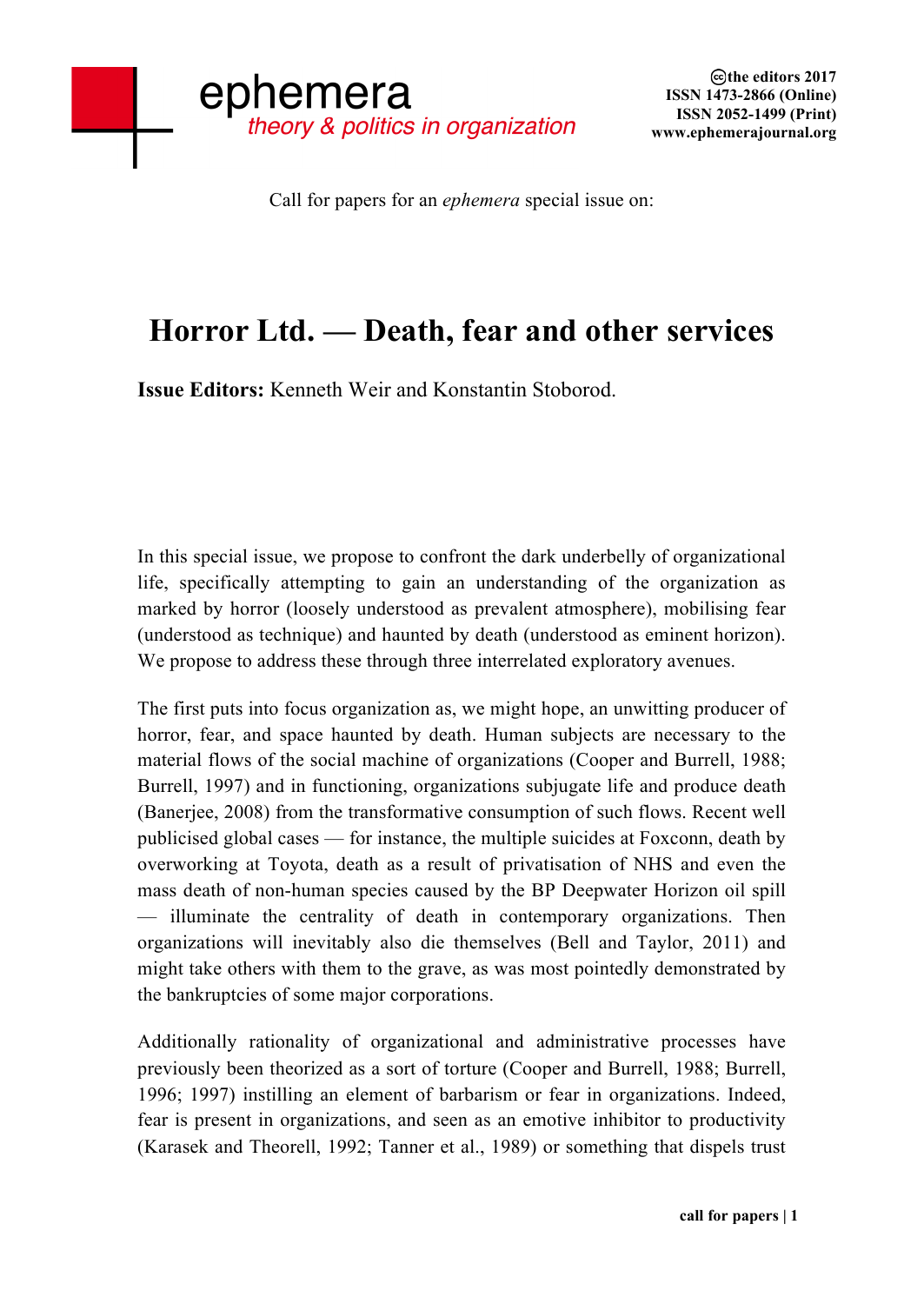and subverts communication (Galford and Drapeau, 2003); it threatens the order and the rationality of the organization and is to be abjected in favour of kinder emotions, such as love (for instance, Gabriel, 2012). Yet, it persists in organizations, and has even been deployed for its productive capabilities in exploiting and controlling labour relations (Carr, 1988; Gabriel, 1998; Fineman and Sturdy, 1999). All in all, organizations while pursuing some other goals, produce atmospheres of horror, mobilise fear and can leave death as the only solution for many.

The second avenue invites us to ponder: what if the dimension of horrific is not just an unintentional product of management and organizing? We know that historically organizations and management were deployed as legitimate regimes of modernisation, serving as tools of fear, torture and murder (Burrell, 1997; Westwood and Jack, 2008). Bauman's (1989) account of the Holocaust elucidates such connections by demonstrating the underpinnings of bureaucratic organization in death camps. Management and organizing therefore becomes more than a means to a relatively benign end from management textbooks, but instruments of producing nothing other than horror, death and devastation.

Whilst scholars have provided some analysis of instances where death goes hand in hand with capitalist organization (see Cederström and Fleming, 2012), it appears that the field in general is somewhat unmotivated to engage with death or genocide and the role of organizational projects in supporting death on a mass scale (Stokes and Gabriel, 2010), despite what appears on the face of it a remarkable similarity in how bureaucracy, hierarchical power relations, and even leadership — topics generally maligned in organization studies and especially critical management studies — are prevalent in killing and even fundamental to the execution of genocide (Burrell, 1997; Stokes and Gabriel, 2010; Cunha et al., 2011).

The stark conclusion we draw is that organization theorists and management scholars shy away from the horrific functions of their objects of study; we may also shudder in confronting death as integral part of organizations. Despite this, there are important recent studies of organizations, death, suicide and genocide, that point to the centrality of death within organizational work (for an overview, see Linstead et al., 2014), including even the repression of an organizational death drive (Walter, 2014). Albeit these are few in number and marginal in organization studies. To that end, we echo calls (Stokes and Gabriel, 2010; Cunha et al., 2011; Linstead et al., 2014) for more studies on how organizations often deliberately contribute to death. Thus we propose to make the horrific dimension of organizational life high on the agenda of organization scholarship. In the context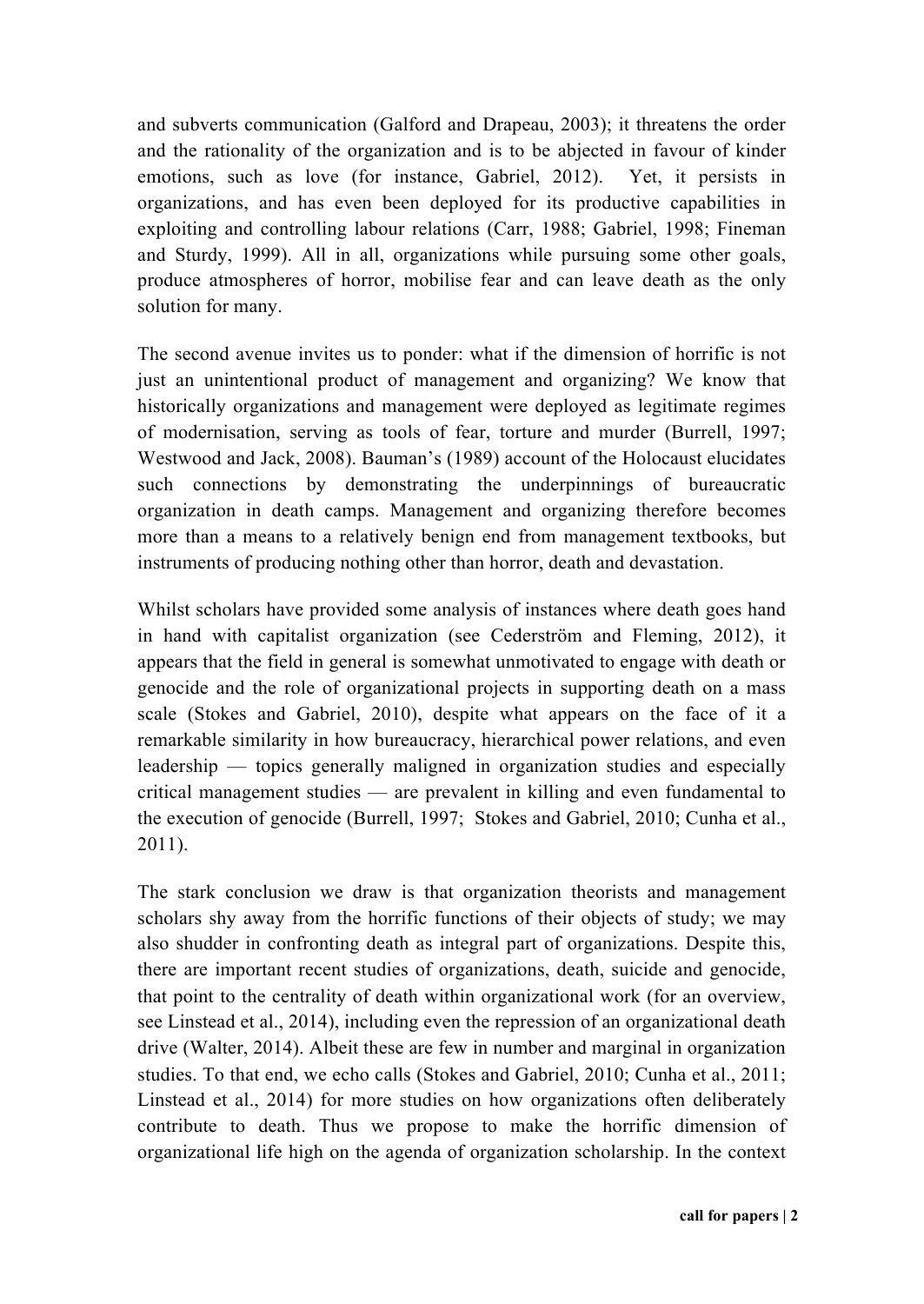of horror, fear is the affective result of confronting the monstrous often coupled with a visceral reaction of revulsion or disgust and is tantamount to an emotional or psychological violation (Clover, 1992; Carroll, 1999; Hills, 2005). As a result, fear no longer arises in the confrontation with work, but may be the intention of the monstrous organization. Even in its very functioning, some go so far as to argue that the terminal result of organizations is not to produce commodities but to exercise violence and fear and produce global dispossession (Banerjee, 2008; Herod et al., 2013). Even deriving profit from such activities (Funnell and Chwastiak, 2015). This suggests that fear is in the very fabric of contemporary organizations, and a necessary part of its functioning and not just an accidental by-product. The task of management and organizing becomes profitable by orchestrating and deploying fear and perpetuating horror.

The absence of fear in organizations doing death's work is equally worthy of attention. Palliative care and end of life treatment, for instance, is intended to confront death in quiet settings, and to render it not as an object of fear or horror, but as a task carried out by specialist care workers. In short, end of life care work is something 'meaningful' (cf*.* Lips-Wiersma et al., 2009) for management to engage in. However, this can also be approached within a more managerialist tone, viewing care (Witman et al., 2010: 488) and end of life care as something to be delivered within acceptable cost margins (Golant and Sillince, 2007: 1157). What, then, can it mean to organize for a death without fear? Can the horror be truly removed, or does the psychological burden of this special carework create their own emotional spectres that haunt?

Our third avenue opens up death as a broader ontological and epistemological horizon for the study of organizations. By disavowing death and horror, through writing of them as unfortunate collateral outcomes of any worldly activities or by containing them with shifting focus towards coping mechanisms, we paint an unnecessarily distorted picture. If only we mend things a little bit, if only we retain some sanity for a little longer, the horror will vanish. Thereby from the epistemological point of view bringing death back might offer realistic reflections about organizational research. Death becomes an over-arching point – producing research that disavows death is also an ending – to some apocalyptic horizon; it becomes increasingly difficult to sell a brighter future to ourselves and our students, and so one needs to be realistic and prepare for the death of our own scholarship as well. The ontological angle inevitably directs us towards Heidegger's being-towards-death (cf*.* Reedy and Learmonth, 2011). For one it insists on factoring in death into understanding of the being of organizations as a gesture of maturity, which breaks with the tradition of distanced positive scholarship prevalent in the area of organization studies.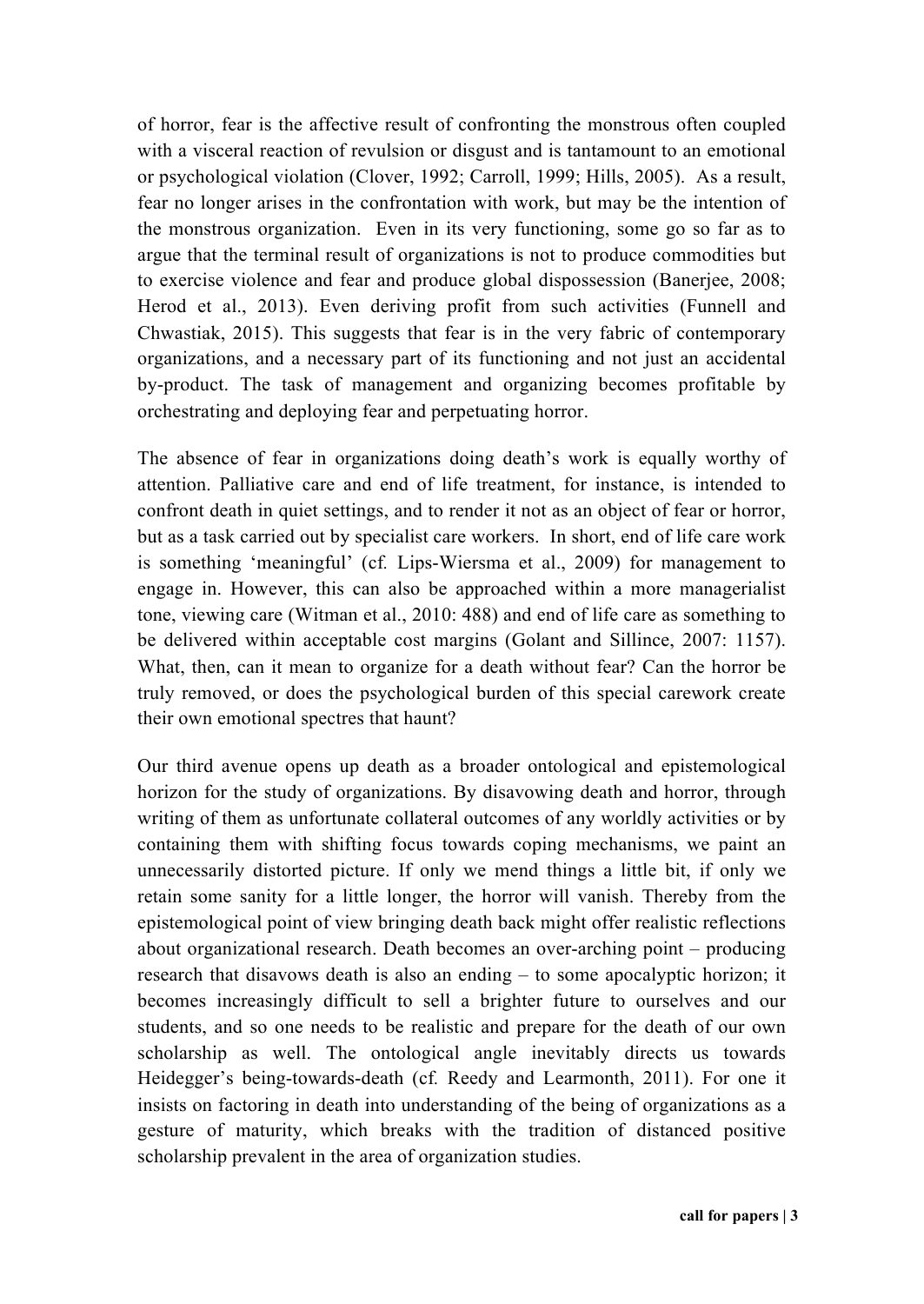With this call we propose to focus on understanding how the organization is seen, or understood, as a site of horror. We specifically encourage an exploration into darker areas of organizational functioning where organizational and management scholars' fear to tread. This includes understanding the role of organizations in producing death and how organizations can produce regimes of fear. Each of these areas are important concerns within society, having drawn the attention of scholars across the social sciences and humanities, but have yet to be given flesh in the pages of organizational and management journals. To that end, we especially invite contributions on the following areas:

- Representations of organizations as sites of horror.
- How organizations produce or manage horror, fear and death.
- Organizational research in the context of horror, fear and death.
- (self-)Organizing death.

The above list is indicative and we welcome submissions drawing from a wider set of issues. We also welcome interdisciplinary papers, empirical or theoretical papers, as long as the theme of organizational horror is addressed.

## **Deadline for submissions: Friday 15 December 2017**

All contributions should be submitted to the issue editors: Kenneth Weir (khw11[at]le.ac.uk) and Konstantin Stoborod (ks459[at]le.ac.uk). *ephemera* encourages contributions in a variety of formats including articles, notes, interviews, book reviews, photo essays and other experimental modes of representation. Information about the different types of contributions can be found at: http://www.ephemerajournal.org/how-submit. Submissions to this special issue will undergo a double blind review process. All submissions should follow ephemera's submissions guidelines, available at: http://www.ephemerajournal.org/how-submit. For further information, please email the issue editors.

## **References**

Banerjee, S.B. (2008) 'Necrocapitalism', *Organization Studies*, 29(12): 1541-1563. Bauman, Z. (1989) *Modernity and the Holocaust*, New York: Cornell University Press.

Blazer, A.E. (2002) 'Chasms of reality, aberrations of identity: defining the postmodern through Bret Easton Ellis's American Psycho', *Americana: The Journal of American Popular Culture (1900-present)*, Fall 2002 1(2). [http://www.americanpopularculture.com/journal/articles/fall\_2002/blazer.htm]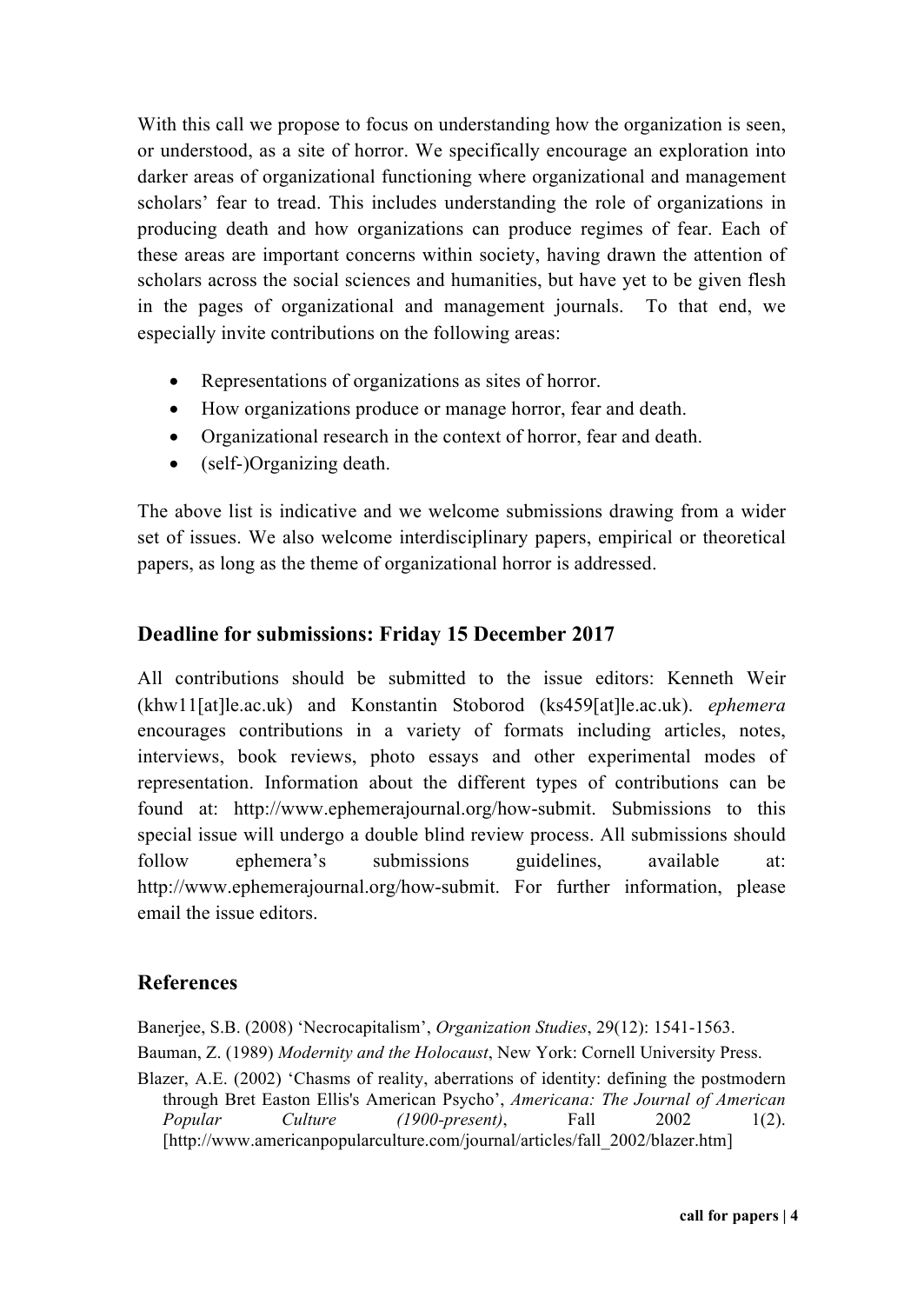- Burrell, G. (1996) 'Normal science, paradigms, metaphors, discourses and genealogies of analysis', In S. Clegg, C. Hardy and W. Nord (Eds.), *The handbook of organization Studies*. London: Sage.
- Burrell, G. (1997) *Pandemonium: Towards a retro-organization theory*, London: Sage.
- Carr, A. (1988) 'Identity, compliance and dissent in organizations: a psychoanalytic perspective', Organization, 5(1): 81-99.
- Carroll, N. (1999) 'Horror and humor', *Journal of Aesthetics and Art Criticism*, 57 (2): 145-160.
- Cederström, C. and P. Fleming (2012) *Dead man working*. London: Zero books.
- Clover, C.J. (1992) *Men, women and chainsaws: Gender in the modern horror film*. Princeton (NJ): Princeton University Press.
- Cooper, R. and G. Burrell (1988) 'Modernism, post modernism and organizational analysis: an introduction', *Organization Studies*, 9: 91-112.
- Cunha, M. P., A. Rego, and S. Clegg. (2011) 'Pol Pot, alias brother number one: Leaders as instruments of history', *Management and Organizational History*, 6 (3): 268-286.
- Fineman, S. and A. Sturdy (1999) 'The emotions of control: A qualitative exploration of environmental regulation', *Human Relations*, 52(5): 631-663.
- Funnell, W. and M. Chwastiak. (2015) *Accounting at war: The politics of military finance*, London: Routledge
- Gabriel, Y. (1998) 'Psychoanalytic contributions to the study of the emotional life of organizations', *Administration and Society*, 30(3): 291-314.
- Gabriel, Y. (2012) 'Organizations in a state of darkness: Towards a theory of organizational miasma', *Organization Studies*, 33(9): 1137-1152.
- Galfrod, R.M. and A.S. Drapeau (2003) 'The enemies of trust', *Harvard Business Review*, 81(2): 88-95.
- Golant, B.D., and J.A.A. Sillince (2007) 'The constitution of organizational legitimacy: A narrative perspective', *Organization Studies*, 28(8): 1149-1167.
- Herod, A., G. Pickren, A. Rainnie and S. McGrath-Champ (2013) 'Waste, commodity fetishism and the ongoingness of economic life', *Area*, 45(3): 376-382.
- Hills, M. (2005) *The pleasures of horror*. London: Continuum.
- Karasek, R. and T. Theorell (1992) *Healthy work: Stress, productivity, and the reconstruction of working life*. New York: Basic Books.
- Linstead, S., G. Maréchal, and R.W. Griffin (2014) 'Theorizing and researching the dark side of organization', *Organization Studies*, 35(2): 165-188.
- Lips-Wiersma, M., K. Lund, and C.J. Fornaciari (2009) 'Theorizing the dark side of the workplace spirituality movement', *Journal of Management Inquiry*, 18: 288-300.
- Reedy, P. and M. Learmonth (2011) 'Death and organization: Heidegger's thought on death and life in organizations', *Organization Studies*, 32(1): 117-131.
- Stokes, P. and Y. Gabriel (2010) 'Engaging with genocide: The challenge for organization and management studies', *Organization*, 17(4): 461-480.
- Tanner, J., E. Day, and M. Crask (1989) 'Protection motivation theory: An extension of fear appeals theory in communication', *Journal of Business Research*, 19(4): 267-276.
- Walter, T. (2014) 'Organizations and death: A view from death studies', *Culture and Organization*, 20(1): 68-76.